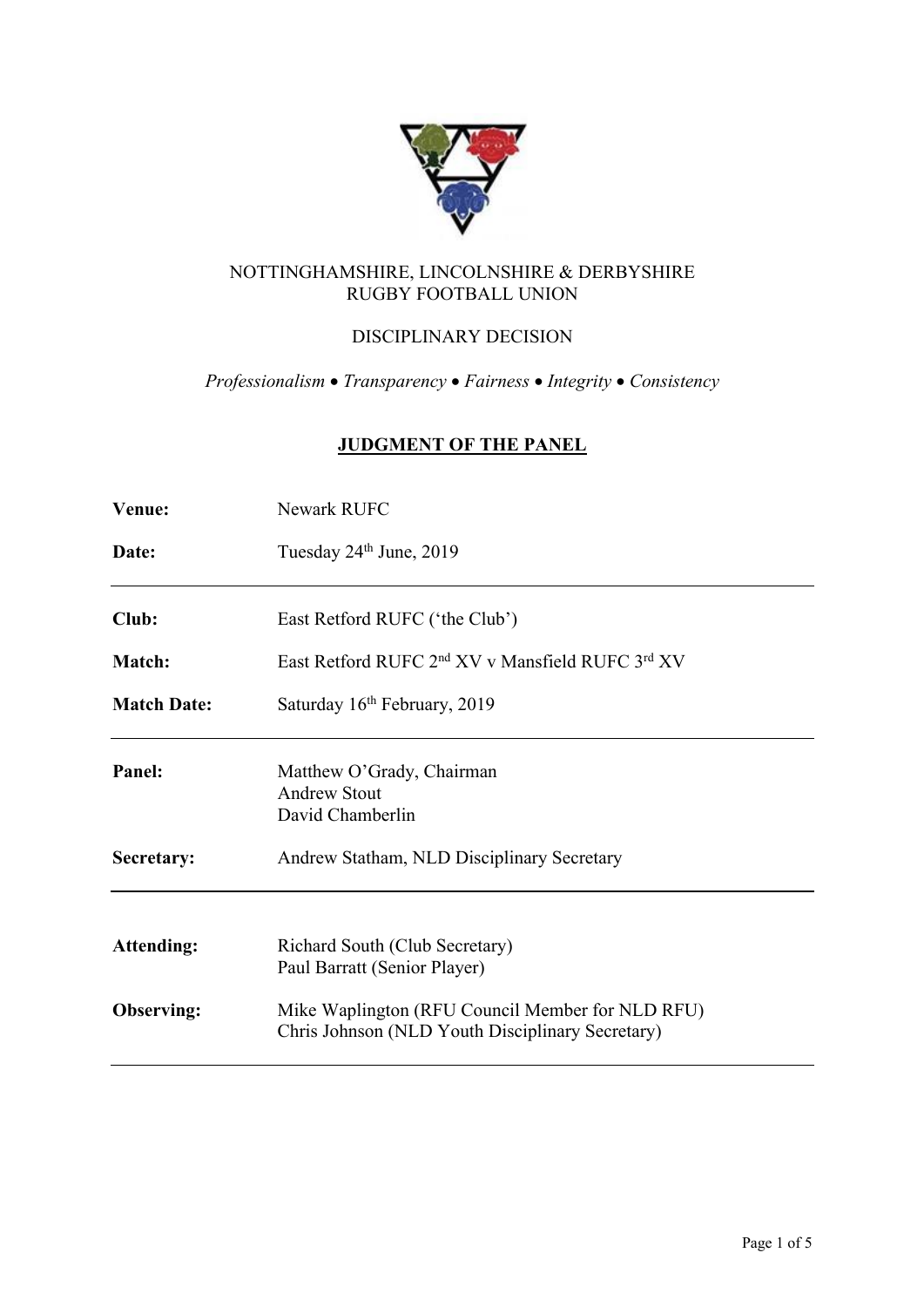## **Preliminary Issues**

1. There were no objections to the composition of the Panel. This charge was heard alongside the charge for the same offence settled against Mansfield RUFC.

## **Charge and Plea**

- 2. The Club was charged with an offence under Rule 5.12 for conduct which was prejudicial to the interests of the Union or the Game.
- 3. In relation to the match between East Retford RFU 2nd XV and Mansfield 3rd XV on Saturday 16th February 2019, it was alleged that, "...members of the East Retford team acted in such a way that the referee was forced to abandon the game."
- 4. The Club admitted the charge.

### **The Evidence**

5. The Panel considered the report of the Referee. The report states as follows:

"Weather was dry and sunny. The pitch was dry, and an even coverage of grass. The game was played in a competitive manner. The players of both teams were vocal, and questioned decisions and verbally abused members of the opposite team. This was addressed by warnings to both captains to inform their players this was unacceptable. 3 yellow cards were issued to Mansfield players in the first half.

33 minutes in 2nd half - Play on Retford 5m line. Mansfield awarded a penalty for off-side in front of the Retford posts. Whilst I spoke to the Retford Captain - this was a repeated offence in the 'red zone' - a quick Mansfield penalty was returned to the mark. Whilst I was explaining the consequences of further offences to the Reftord (sic) Captain, Mansfield again took a quick penalty - and again I blew the whistle to stop play. At this point with players of both teams 'playing' after the whistle went, tempers quickly rose and scuffles between players from both teams began. In one of this scuffles, I observed the Retford No 8 use a clench fist and hit a Mansfield player to the back of the head.

Following the incident, I first spoke to the Retford No 8 and captain, explaining what I observed and issued a red card for foul play. Then I informed the two captains that the game was now being played in a 'bad tempered' manner and given the fact that the previous warnings were being ignored, I informed them I was abandoning the game in the interests of player safety."

6. The Referee gave evidence by telephone and the Club had the opportunity to ask questions of the Referee. The Referee could not recall why he gave three yellow cards. He confirmed the game ceased to be played in good spirits, with extensive goading by both sets of players of the other. There was a notable physical confrontation in which most players from both sides were pulling at other players' shirts and some were holding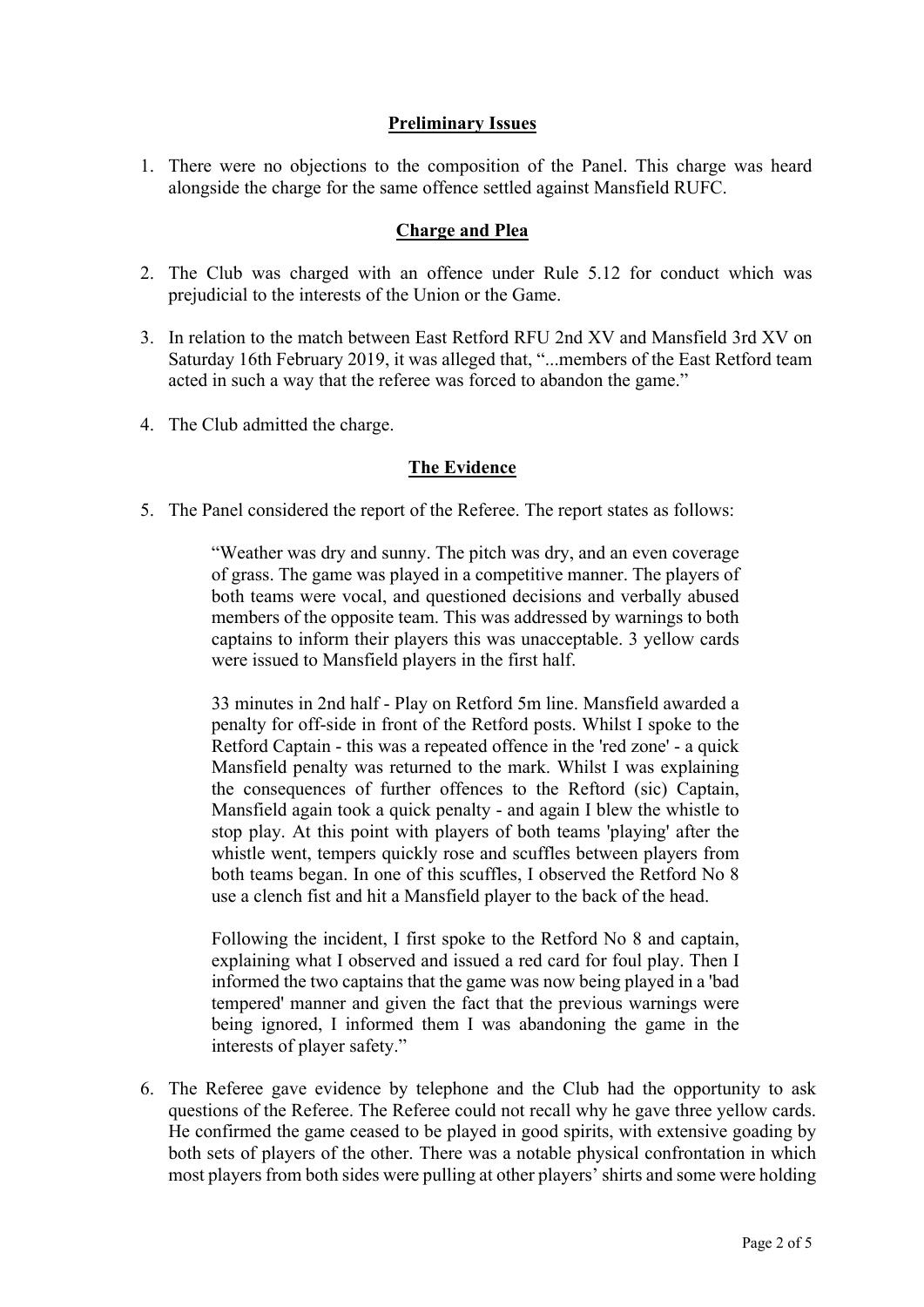other players around their necks. This confrontation included the incident in which East Retford 8 punched an opponent to the head. The Referee told the Panel that after this confrontation he approached both captains and asked whether they were able to control their players. The East Retford captain said he could not provide a guarantee. The Mansfield captain, whose team were losing at the time, said he could and that his team wanted to continue playing. The Referee said that he felt the game had become to unsafe, with a further serious physical confrontation likely, that he ended the match some 7 minutes early.

#### **Representations by the Club**

7. On behalf of the Club, Mr. South argued that the Club has a good disciplinary record (this being the fourth time this season it has appeared before the Panel) and that issues of discipline are taken seriously. He pointed out that this was the Club's first abandoned match. The Panel was told that discipline is high on the agenda for next season, although could not identify any specific steps that had been taken following this event. Mr. South told the Panel that the right level of sanction would be a reprimand.

### **Findings**

- 8. The Club admitted the offence. The Panel found that:
	- a) The Club's players behaved in the way alleged within the Referee's report and his oral evidence. The features of that behaviour were that there was:
		- i. Questioning of the Referee's decisions;
		- ii. Verbal abuse / goading of opponents beyond the typical banter that would be expected between these two sides, which contributed to the escalating situation;
		- iii. A physical confrontation with opposition players after the Referee had blown his whistle to stop the game;
		- iv. A failure to control behaviour after being warned by the Referee;
		- v. A red card for a punch to the head.
	- b) That behaviour contributed to it being unsafe for the match to continue;
	- c) The behaviour of the Club's players was inconsistent with at least three of the Game's core values: Sportsmanship, Discipline and Respect.
	- d) This Club's conduct was relatively more serious than Mansfield's given an East Retford player was sent off.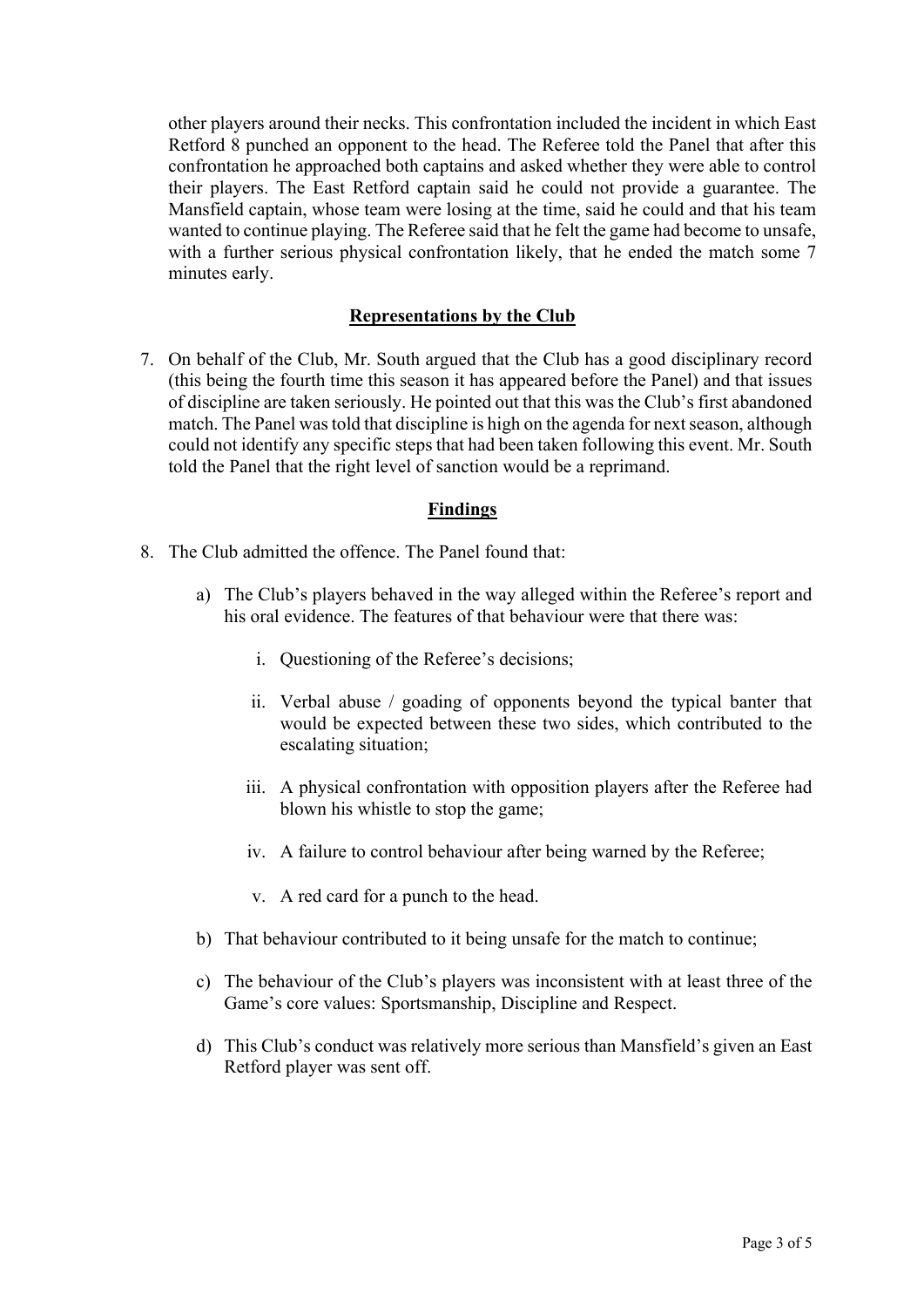#### **Sanction**

- 9. Abandoned matches through the collective loss of team discipline are very serious. There must be a strong deterrent against this and other clubs from behaving in ways that cause games to be abandoned and to reinforce the importance of discipline as a key Game value. Having regard to all the circumstances, the Panel concluded that this abandonment was at the lower end of seriousness given:
	- a) There was, fortunately, no abuse or offence directed at the Referee;
	- b) This was a friendly fixture between two clubs which have (and continue to have we were told) a good relationship with each other;
	- c) Besides the punch by the East Retford 8 the physical confrontation between the two teams was not the most serious; and
	- d) The match was abandoned very late into the second half.
- 10. This was the Club's first offence of this kind and it admitted the charge.
- 11. The sanctions imposed on the Club are as follows:
	- a) The Club is reprimanded for the conduct of its players.
	- b) A fine of £200.
	- c) This fine shall be suspended until the end of the 2019-2020 season and shall be activated only if there is an offence of the same kind during that season (namely, an abandoned match in any fixture at any level for which it bears some culpability).
	- d) The Club must remind all its players at all levels of the importance of the Game's core values, but especially discipline, before the commencement of the 2019-2020 season. It should consider TREDS guidance. The Club should report back to the Panel, through the Disciplinary Secretary before the commencement of the season as to what steps it has taken.
- 12. It should be obvious that the Club has now lost its good record and, if there is a further disciplinary issue of this kind, it will have been as a result of this set of sanctions being an insufficient deterrent. The Club would be right to expect any future Panel dealing with a future abandoned game to provide a more stringent sanction. If the offence occurs next season, then that sanction will be in addition to the activation of this fine.

#### **Costs**

13. The Club shall pay costs to NLD RFU of £30.